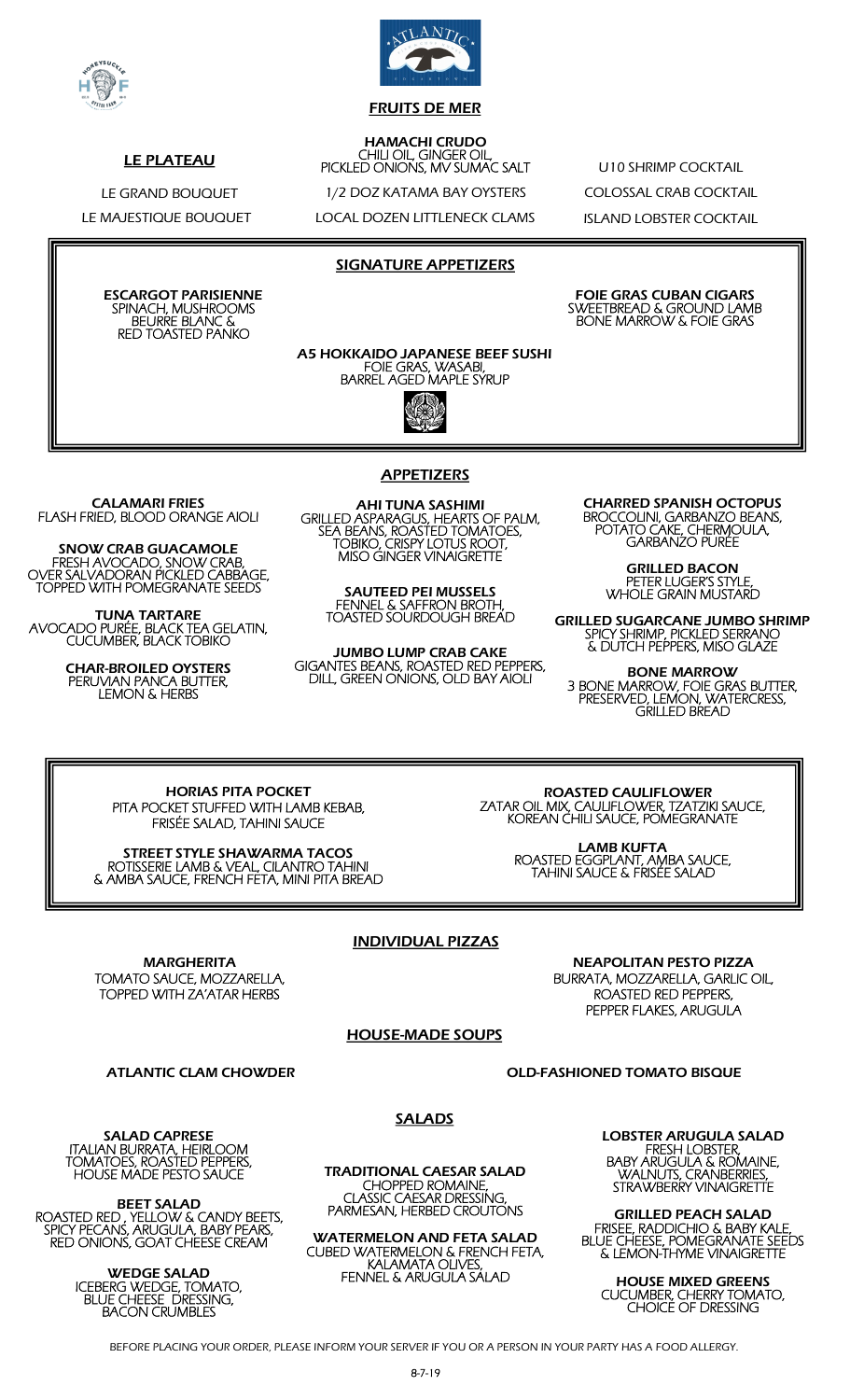

| <b>HOUSE SPECIALTIES</b>                                                                                                     |                                                                                                                                          |
|------------------------------------------------------------------------------------------------------------------------------|------------------------------------------------------------------------------------------------------------------------------------------|
| <b>POUR DEUX</b>                                                                                                             | 2 1/2 LB CRACKLING PORK SHANK<br><b>BAĆON &amp; BEER BRAISED SAUERKRAUT,</b><br><b>CILANTRO CITRUS SAUCE,</b>                            |
| <b>MOROCCAN CHICKEN &amp; OLIVES TAGINE</b><br>BRAISED THIGHS, COUSCOUS, RAISINS,<br>GREEN OLIVES, YOGURT SAUCE, FRESH FIGS, | SERRANO POLENTA<br><b>STEAK TAGLIATA</b>                                                                                                 |
| PISTACHIOS, LEMON PRESERVE                                                                                                   | SLICED PRIME DRY AGED 16 OZ SIRLOIN<br>TOPPED WITH BABY ARUGULA,<br><b>SHAVED PARMESAN &amp; DRIZZLED</b><br>WITH EXTRA VIRGIN OLIVE OIL |
| LOBSTER COPPER POT PIE<br>2 LB SEMI DE-SHELLED LOBSTER,<br><b>BABY CARROTS, FINGERLING POTATOES,</b>                         | <b>LOBSTER RAVIOLI</b><br>BEURRE BLANC, CHILI FLAKES, CHIVES,                                                                            |
| LEEKS, SPINACH, AMERICANE SAUCE                                                                                              | <b>BOTTARGA BREAD CRUMBS</b>                                                                                                             |